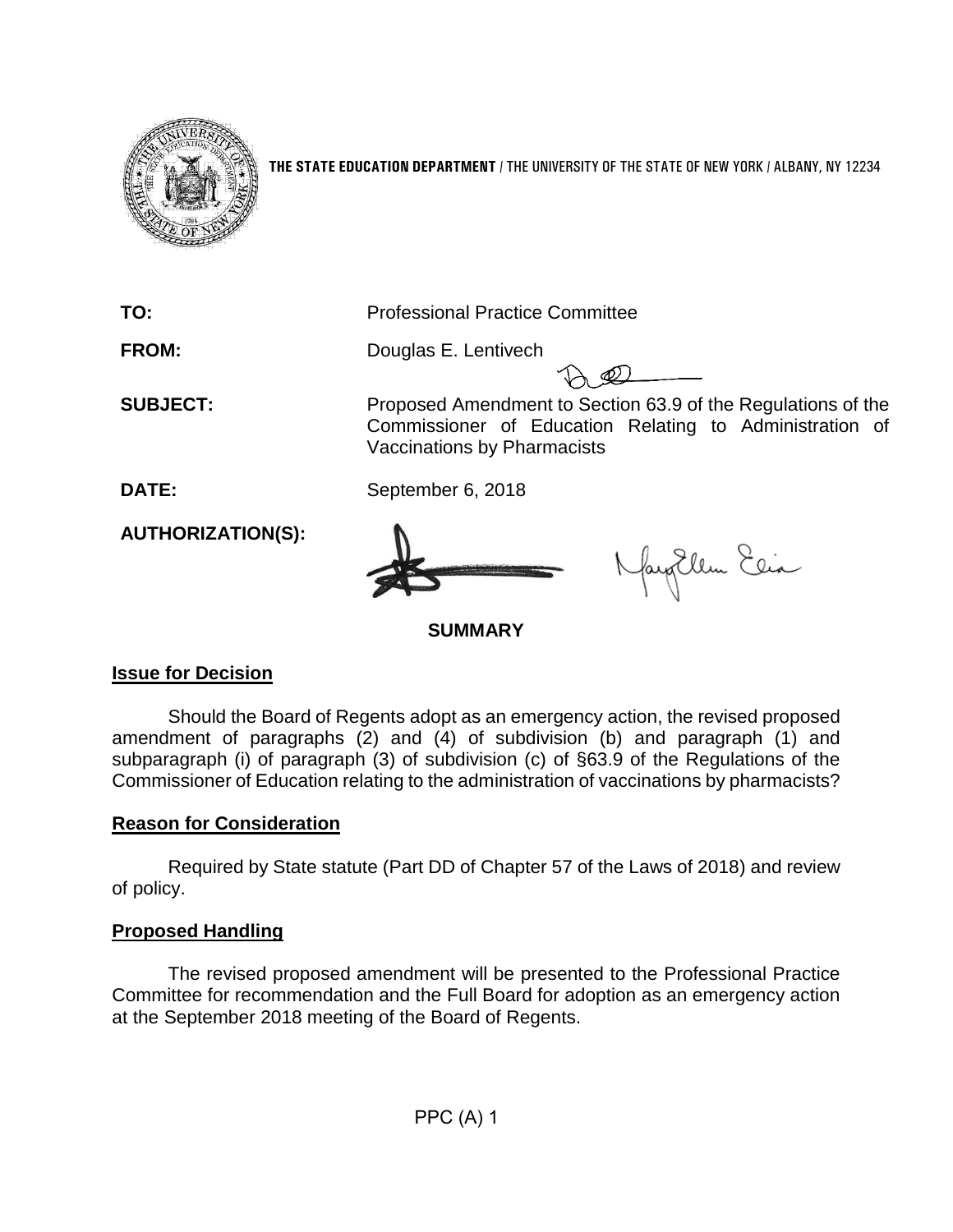#### **Procedural History**

The proposed amendment was presented to the Professional Practice Committee for recommendation and to the Full Board for adoption as an emergency action at the June 2018 meeting of the Board of Regents, effective June 12, 2018. A Notice of Emergency Action and Proposed Rule Making was published in the State Register on June 27, 2018 for a 60-day public comment period. The Department received comments from one commenter.

Because the June emergency action will expire on September 9, 2018, at the July 2018 Regents meeting, a second emergency action was adopted to ensure that the emergency rule adopted at the June 2018 Regents meeting could remain continuously in effect until the effective date of its adoption as a permanent rule.

After the adoption of the second emergency action at the July meeting, Department staff determined that the proposed rule inadvertently failed to amend the provisions of §63.9 of the Regulations of the Commissioner of Education to extend pharmacists' authority to administer medications for the treatment of anaphylaxis to patients two years of age and older, as required by Part DD of the Chapter 57 of the Laws of 2018. To address this unintentional omission, revisions have been made to the proposed rule. There revisions are further discussed in the Revisions to the Proposed Rule section below. It is anticipated that the Notice of Emergency Adoption and Revised Rule Making will be published in the State Register on October 3, 2018for an additional 30-day public comment period.

A copy of the revised proposed rule, an Assessment of Public Comment and a statement of facts and circumstances justifying the emergency action are attached. Supporting materials are available upon request from the Secretary to the Board of Regents.

#### **Background Information**

Pharmacists licensed in New York State were first authorized to administer immunizations to prevent influenza and pneumococcal disease in December 2008. In order to administer such immunizations, a pharmacist must be certified by the Department following completion of a satisfactory training program. Since that time, more than 14,000 registered pharmacists in New York State have received the required certification. In 2012 and 2013, vaccinations against acute herpes zoster (shingles) and meningococcal disease, respectively, were added to the types of immunizations that appropriately certified pharmacists are authorized to administer.

On January 25, 2018, in response to a severe influenza season in New York State, the Governor declared a state of emergency and issued Executive Order Number 176, which suspended and modified laws and regulations to authorize certified pharmacists to immunize children between the ages of two and eighteen to prevent influenza, pursuant to a non-patient specific order issued by a physician or nurse practitioner.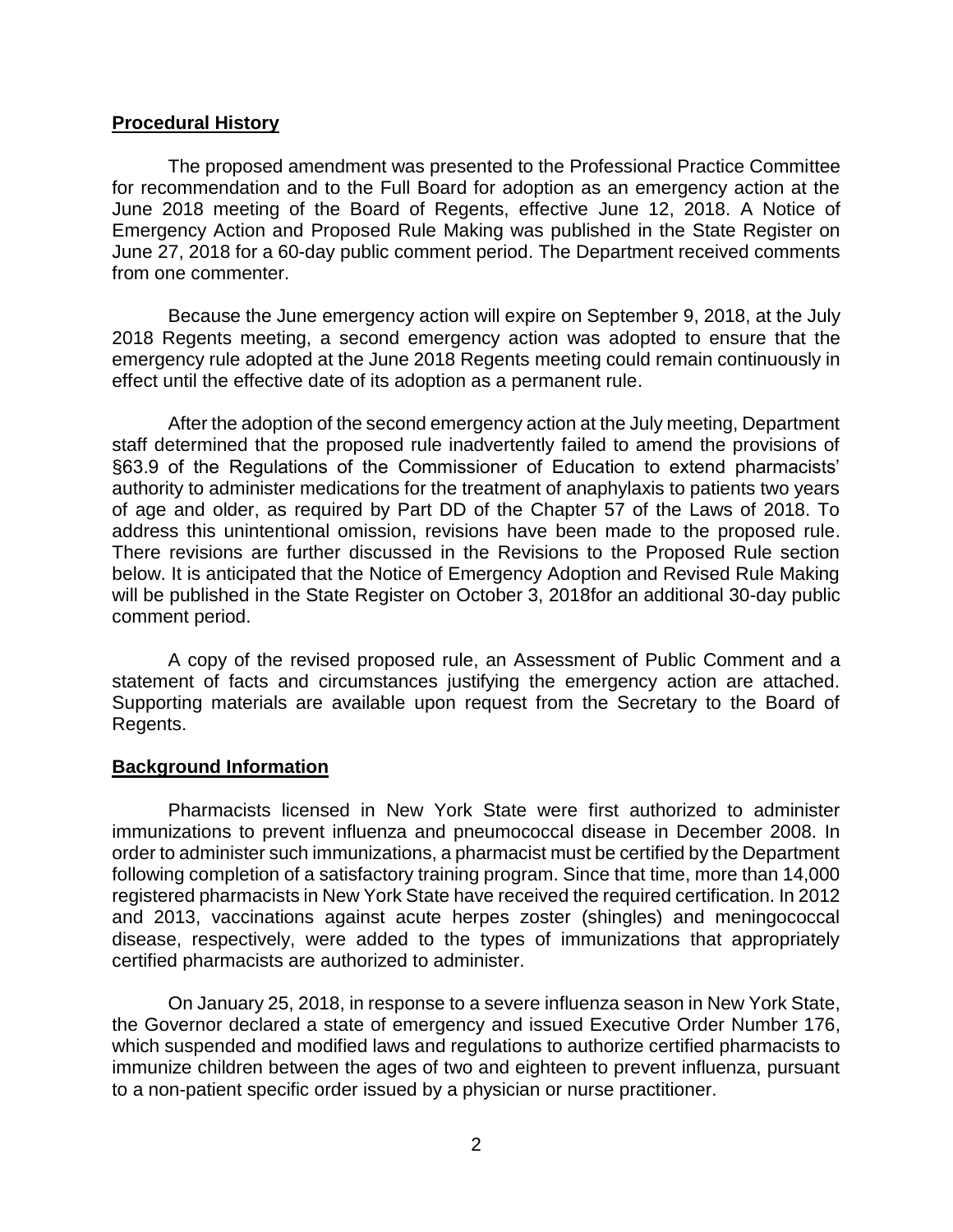On April 12, 2018, the Governor signed Chapter 57 of the Laws of 2018 (Chapter 57), that included Part DD, which, effective immediately, inter alia, amended the Education Law in relation to administration of immunizations by certified pharmacists. Part DD of Chapter 57 was enacted, in part, to make seasonal influenza vaccines more readily available to children. Prior to the enactment of Part DD of Chapter 57, pharmacists could not administer seasonal influenza vaccine to patients under eighteen years of age, unless the Governor declared a state of emergency.

Part DD of Chapter 57 also expands the definition of an immunizing agent to include vaccines that are administered by inhalation. Part DD of Chapter 57 further authorizes licensed pharmacists to execute patient specific and non-patient specific orders prescribed by a physician or nurse practitioner to administer influenza vaccine to children between two and eighteen years of age. Additionally, it authorizes the Commissioner of Health to issue a statewide non-patient specific order for pharmacists to administer influenza vaccine to children between two and eighteen years of age when the Commissioner of Health determines that there is, or that there is the imminent threat of, an influenza outbreak.

In addition, Part DD of Chapter 57 amends the Public Health Law to require a certified pharmacist to report all immunizations administered to a patient under nineteen years of age to be reported to either the New York State Immunization Information System (NYSIIS) or if administered in New York City, to the Citywide Immunization Registry (CIR), as required by the Public Health Law or the New York City Health Code.

The proposed amendment to paragraph (2) of subdivision (b) of §63.9 of the Regulations of the Commissioner of Education authorizes pharmacists to immunize children between the ages of two and eighteen against seasonal influenza.

Paragraph (4) of subdivision (b) of §63.9 of the Regulations of the Commissioner of Education currently requires a certified pharmacist, when administering an immunization in a pharmacy, to provide for an area that provides for the patient's privacy and includes a posting of the most current "Recommended Adult Immunization Schedule" published by the Advisory Committee for Immunization Practices. The proposed amendment adds the requirement that the privacy area must also include education materials on influenza vaccinations for children, as determined by the Commissioner and Commissioner of Health.

Section 63.9(b)(4)'s existing requirements that the immunizations administered by certified pharmacists be reported to the attending primary health care practitioner, and to NYSIIS or the CIR will now also apply to influenza immunizations provided to children between the ages of two and eighteen by certified pharmacists pursuant to Part DD of Chapter 57.

Additional amendments to paragraph (4) of subdivision (b) of §63.9 of the Regulations of the Commissioner of Education delete outdated references to reporting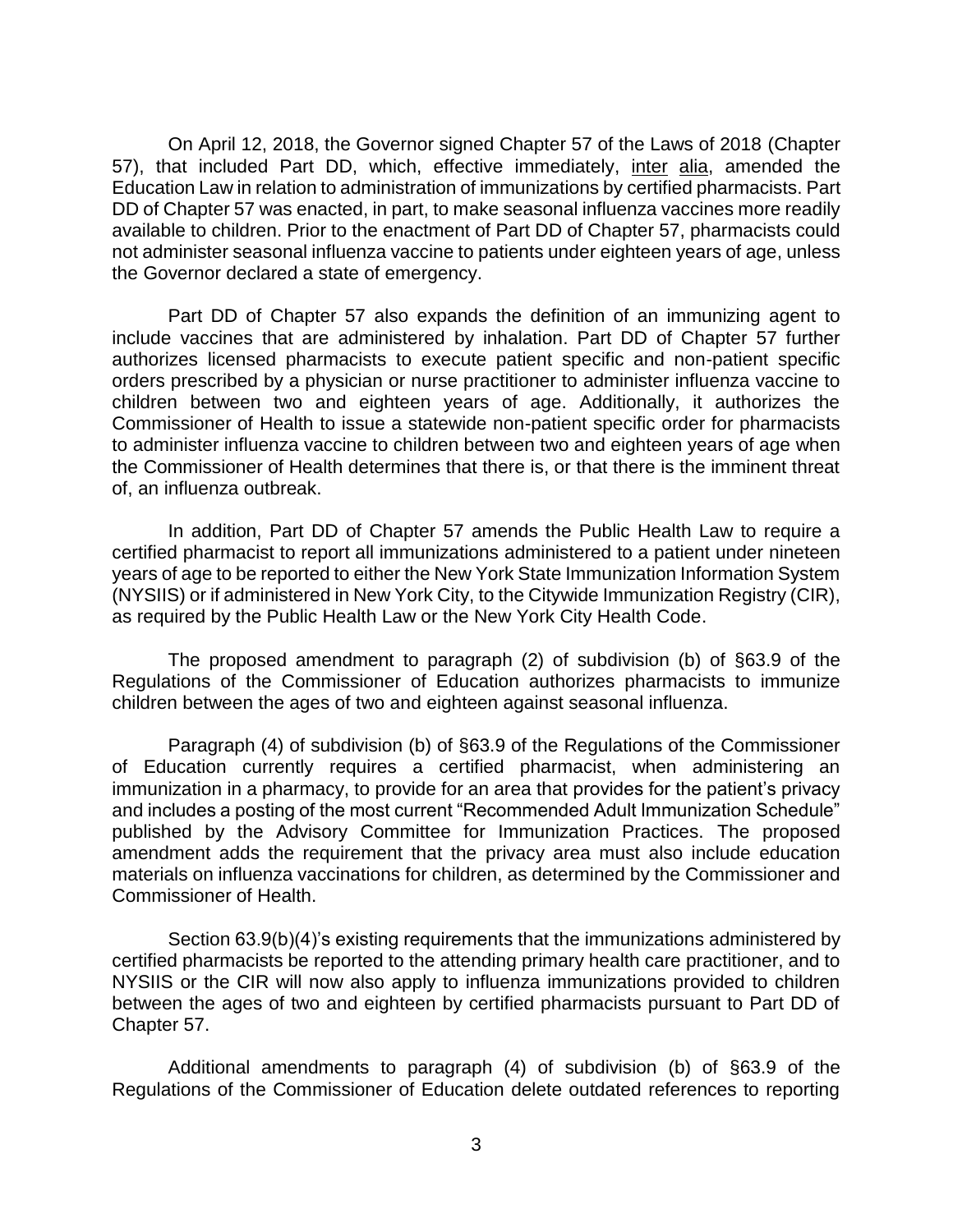requirements regarding the administration of vaccinations by pharmacists prior to December 27, 2015.

## **Revisions to Proposed Rule**

As discussed in the Procedural History section above, since the publication of a Notice of Emergency Action and Proposed Rule Making in the State Register on June 27, 2018, the proposed rule was revised to correct the inadvertent failure to extend pharmacists' authority to administer medications for the treatment of anaphylaxis to patients two years of age and older in accordance with the provisions of Part DD of Chapter 57 of the Laws of 2018, as follows:

- Paragraph (1) of subdivision (c) of §63.9 of the Regulations of the Commissioner of Education, which currently only authorizes the administration of medications for the treatment of anaphylaxis to patients 18 years of age and older, has been revised to authorize certified pharmacists to administer medications for the treatment of anaphylaxis to patients two years of age or older.
- Subparagraph (i) of paragraph (3) of subdivision (c) of §63.9 of the Regulations of the Commissioner of Education has been revised by removing the reference to "adult" and replacing it with "patients 2 years of age or older" in the anaphylaxis protocol provisions.

## **Related Regents Items**

June 2018: Proposed Amendment to §63.9 of the Regulations of the Commissioner of Education Relating to Administration of Vaccinations by Pharmacists: <http://www.regents.nysed.gov/common/regents/files/618ppca1.pdf>

July 2018: Proposed Amendment to §63.9 of the Regulations of the Commissioner of Education Relating to Administration of Vaccinations by Pharmacists: <http://www.regents.nysed.gov/common/regents/files/718brca9.pdf>

#### **Recommendation**

It is recommended that the Board of Regents take the following action:

VOTED: That the emergency action taken at the July 16-17, 2018 Board of Regents meeting which amended paragraphs (2) and (4) of subdivision (b) of §63.9 of the Regulations of the Commissioner of Education, be repealed, effective September 18, 2018 and it is further

VOTED: That paragraphs (2) and (4) of subdivision (b) and paragraph (1) and subparagraph (i) of paragraph (3) of subdivision (c) of §63.9 of the Regulations of the Commissioner of Education be amended, as submitted, effective September 18, 2018, as an emergency action upon a finding by the Board of Regents that such action is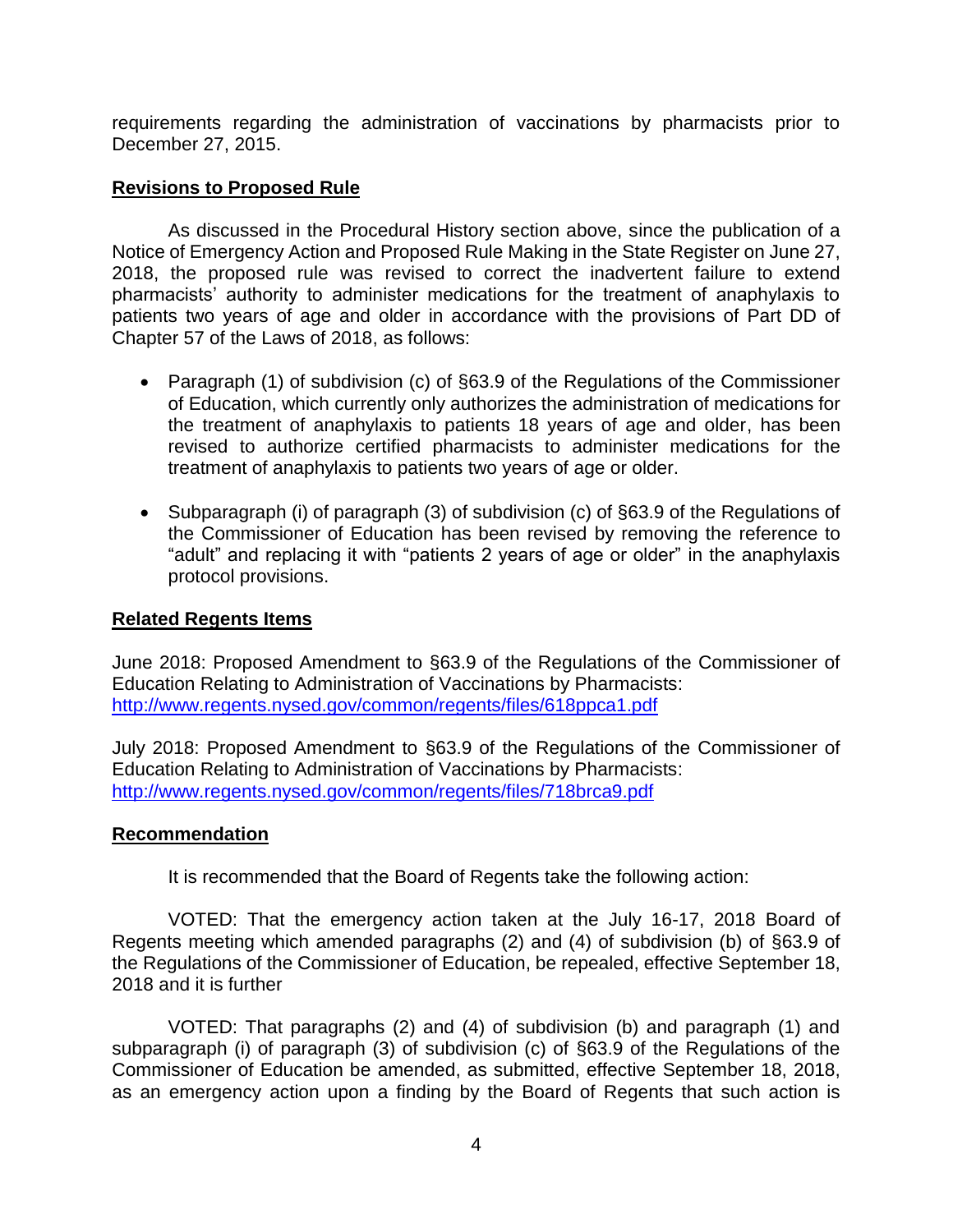necessary for the preservation of the public health and general welfare to immediately conform the Regulations of the Commissioner of Education to the requirements of Part DD of Chapter 57 of the Laws of 2018, which include authorizing pharmacists to immunize children between the ages of two and eighteen against seasonal influenza pursuant to a patient specific order or a non-patient specific order.

#### **Timetable for Implementation**

The proposed amendment was initially adopted as an emergency rule at the June 11-12, 2018 Regents meeting and a second emergency action was adopted at the July 16-17, 2018 meeting to keep the emergency rule continuously in effect until the effective date of its adoption as a permanent rule. If the Regents adopt the revised proposed amendment as an emergency rule at the September 2018 meeting, it will become effective on September 18, 2018 and remain in effect for 60 days. It is anticipated that the revised proposed rule will be presented for permanent adoption at the December 2018 Regents meeting, after the publication of a Notice of Emergency Adoption and Revised Rule Making in the State Register and expiration of the 30-day public comment period required under the State Administrative Procedure Act. If adopted at the December 2018 Regents meeting, the revised proposed rule will become effective as a permanent rule on December 26, 2018.

It is also anticipated that an additional emergency action will be presented for adoption at the November 2018 Regents meeting to keep the rule continuously in effect until it can be adopted as a permanent rule at the December meeting.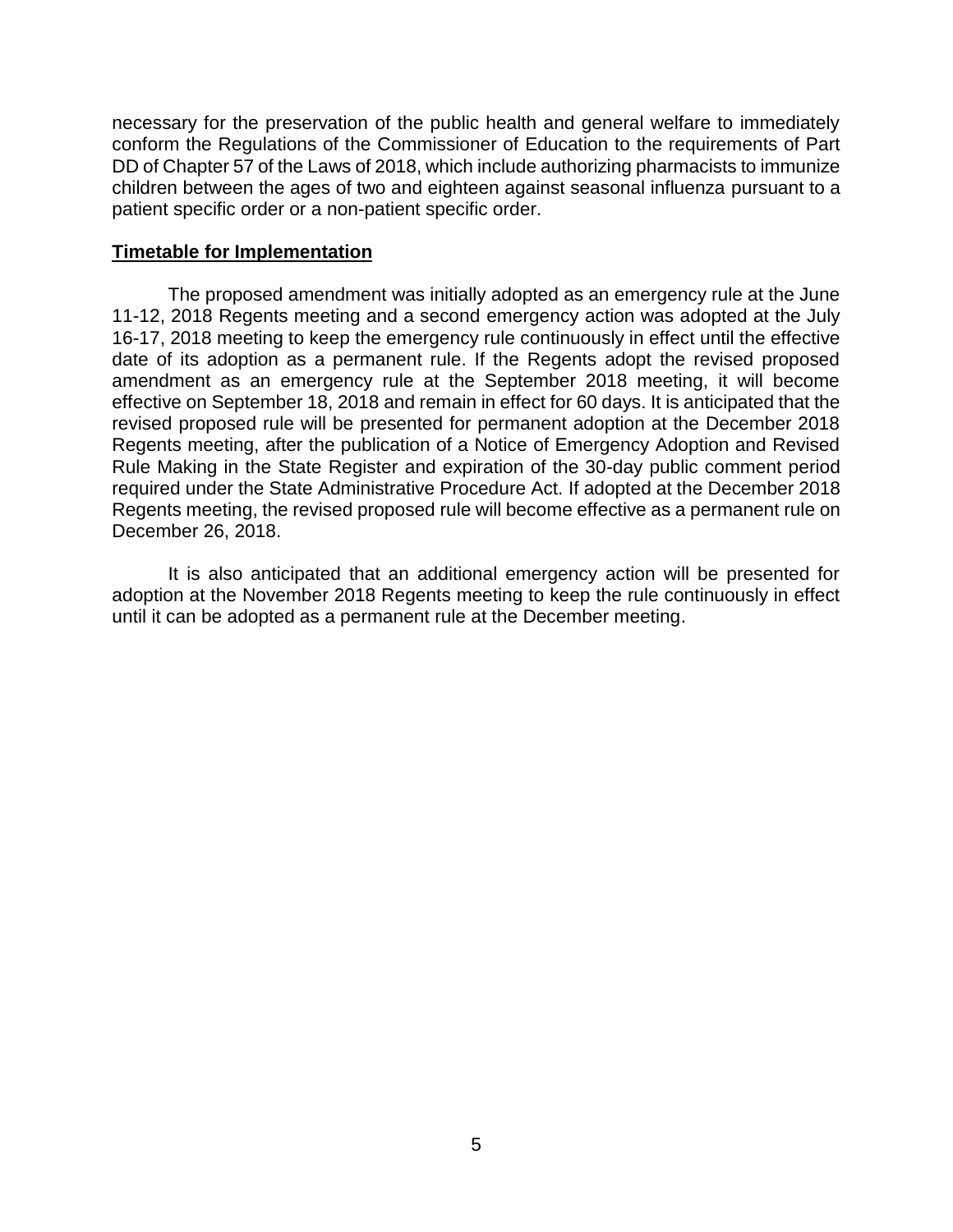#### **Attachment A**

# AMENDMENT TO THE REGULATIONS OF THE COMMISSIONER OF EDUCATION Pursuant to sections 207, 6504, 6507, 6527, 6801, 6802, 6902 and 6909 of the Education Law and Part DD of Chapter 57 of the Laws of 2018.

1. Paragraph (2) of subdivision (b) of section 63.9 of the Regulations of the Commissioner of Education is amended, as follows:

(b) Immunizations.

(2) Authorized immunization agents. A certified pharmacist who meets the requirements of this section shall be authorized to administer to [patients 18 years of age or older, immunizing agents to prevent influenza, pneumococcal, acute herpes zoster, meningococcal, tetanus, diphtheria or pertussis disease, pursuant to a patient specific order or a non-patient specific order.]:

(i) patients 18 years of age or older, immunizing agents to prevent influenza, pneumococcal, acute herpes zoster, meningococcal, tetanus, diphtheria or pertussis disease, pursuant to a patient specific order or a non-patient specific order; and

(ii) patients between the ages of two and eighteen years of age, immunizing agents to prevent influenza, pursuant to a patient specific order or a non-patient specific order.

2. Paragraph (4) of subdivision (b) of section 63.9 of the Regulations of the Commissioner of Education is amended, as follows:

(4) Standards, procedures and reporting requirements for the administration of immunization agents. Each certified pharmacist shall comply with the following requirements when administering an immunization agent pursuant to either a patient specific order or a non-patient specific order and protocol: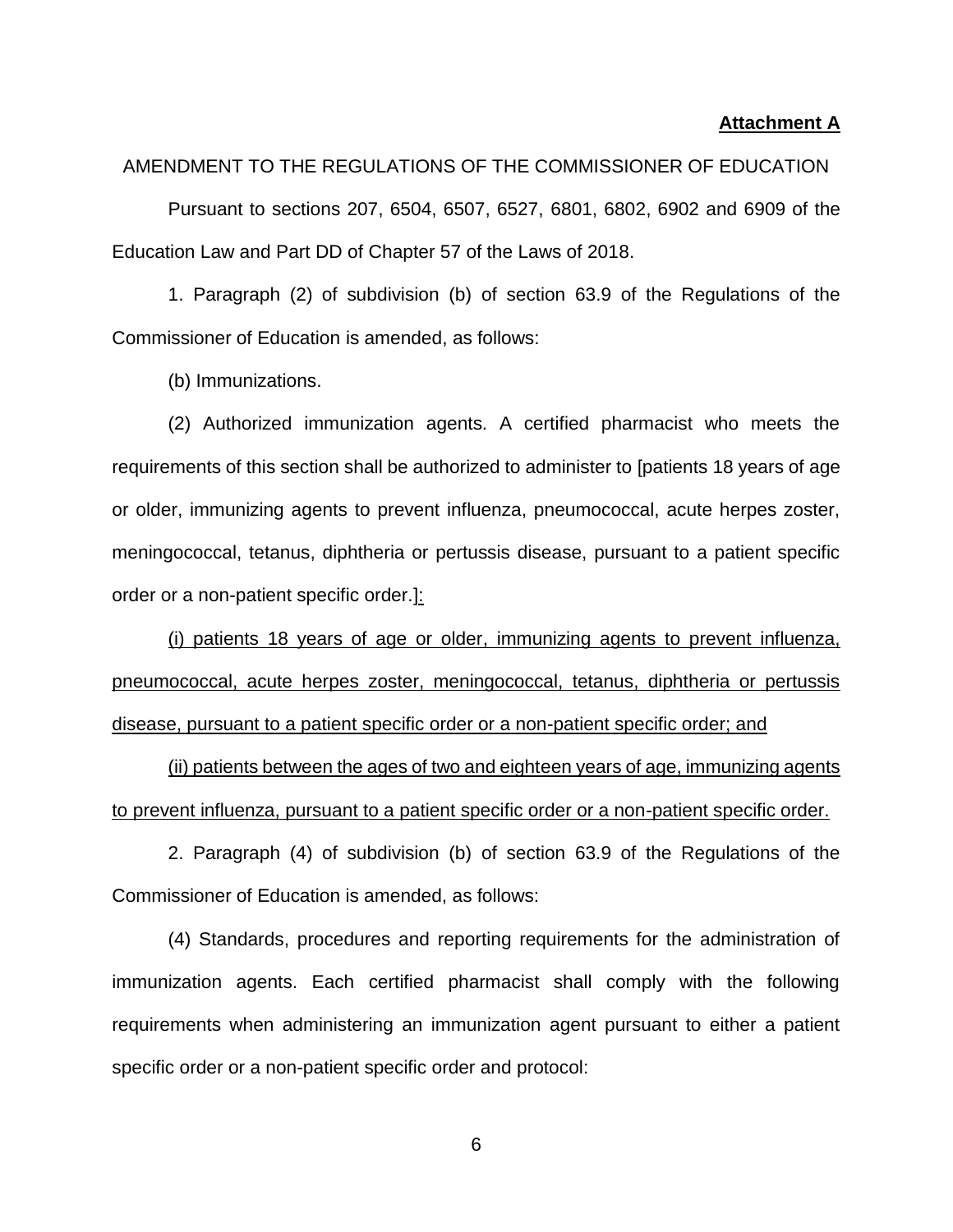$(i)$  . . .

 $(ii)$  . . .

 $(iii)$  . . .

 $(iv) \ldots$ 

 $(v)$  . . .

(vi) a certified pharmacist, when administering an immunization in a pharmacy, shall provide for an area that provides for the patient's privacy, such area shall include:

(a) a clearly visible posting of the most current "Recommended Adult Immunization Schedule" published by the advisory committee for immunization practices (ACIP); and [the certified pharmacist shall provide a copy of the appropriate vaccine information statement to the recipient, or the person legally responsible for the recipient when the patient is incapable of consenting to the immunization, before administering the immunization;]

(b) education materials on influenza vaccines for children as determined by the Commissioner and the Commissioner of the Department of Health.

(vii) a certified pharmacist shall provide a copy of the appropriate vaccine information statement to the recipient, or the person legally responsible for the recipient when the patient is incapable of consenting to the immunization, before administering the immunization;

(viii) a certified pharmacist shall provide to each recipient or other person legally responsible when the recipient is incapable of consenting to immunization, a signed certificate of immunization with the recipient's name, date of immunization, address of administration, administering pharmacist, immunization agent, manufacturer and lot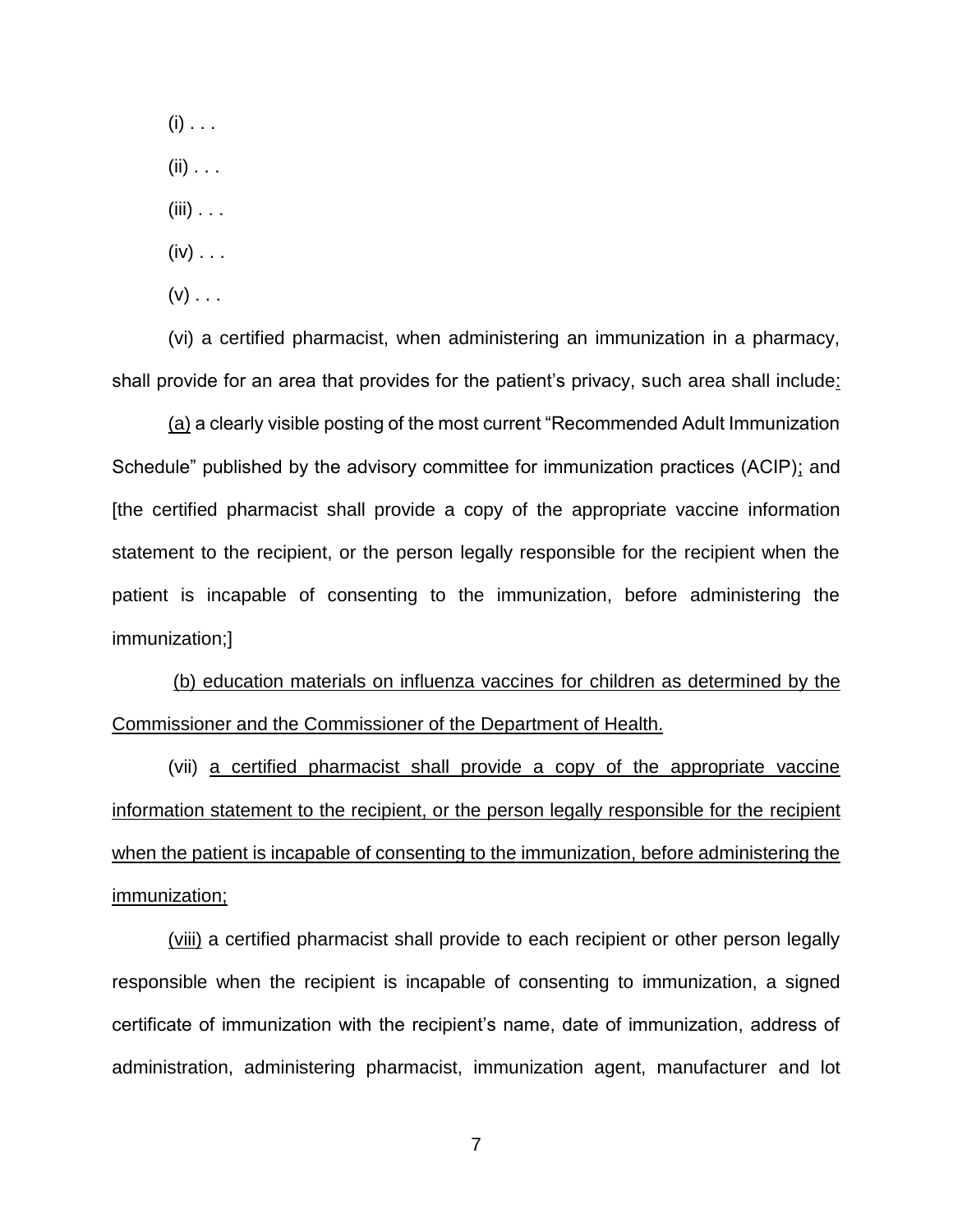number. With the consent of the recipient or a person legally responsible when the recipient is incapable of consenting, the certified pharmacist shall communicate this information to the recipient's primary health care practitioner, if one exists, within one month of the administration of such immunization, and such communication may be transmitted in electronic format;

 $[(viii)]$   $(ix)$  a certified pharmacist shall report any adverse outcomes as may be required by Federal law on the vaccine adverse event reporting system form of the Centers for Disease Control of the U.S. Department of Health and Human Services, or on the successor form;

 $[(ix)]$   $(x)$  a certified pharmacist shall ensure that a record of all persons immunized including the recipient's name, date, address of administration, administering pharmacist, immunization agent, manufacturer and lot number is recorded and maintained in accordance with section 29.2(a)(3) of this Title;

 $[(x)]$  (xi) to the extent required by the Public Health Law, the Education Law and/or the New York City Health Code, a certified pharmacist shall report the administration of any immunizations to the New York State Department of Health and/or the New York City Department of Health and Mental Hygiene, in a manner required by the Commissioner of Health of the State of New York or of the City of New York, as applicable. Such report shall not include any individually identifiable health information unless:

(a) such information is otherwise required by law; or

(b) the recipient has consented to the disclosure of such information, in which case the information may be included to the extent permitted by law; and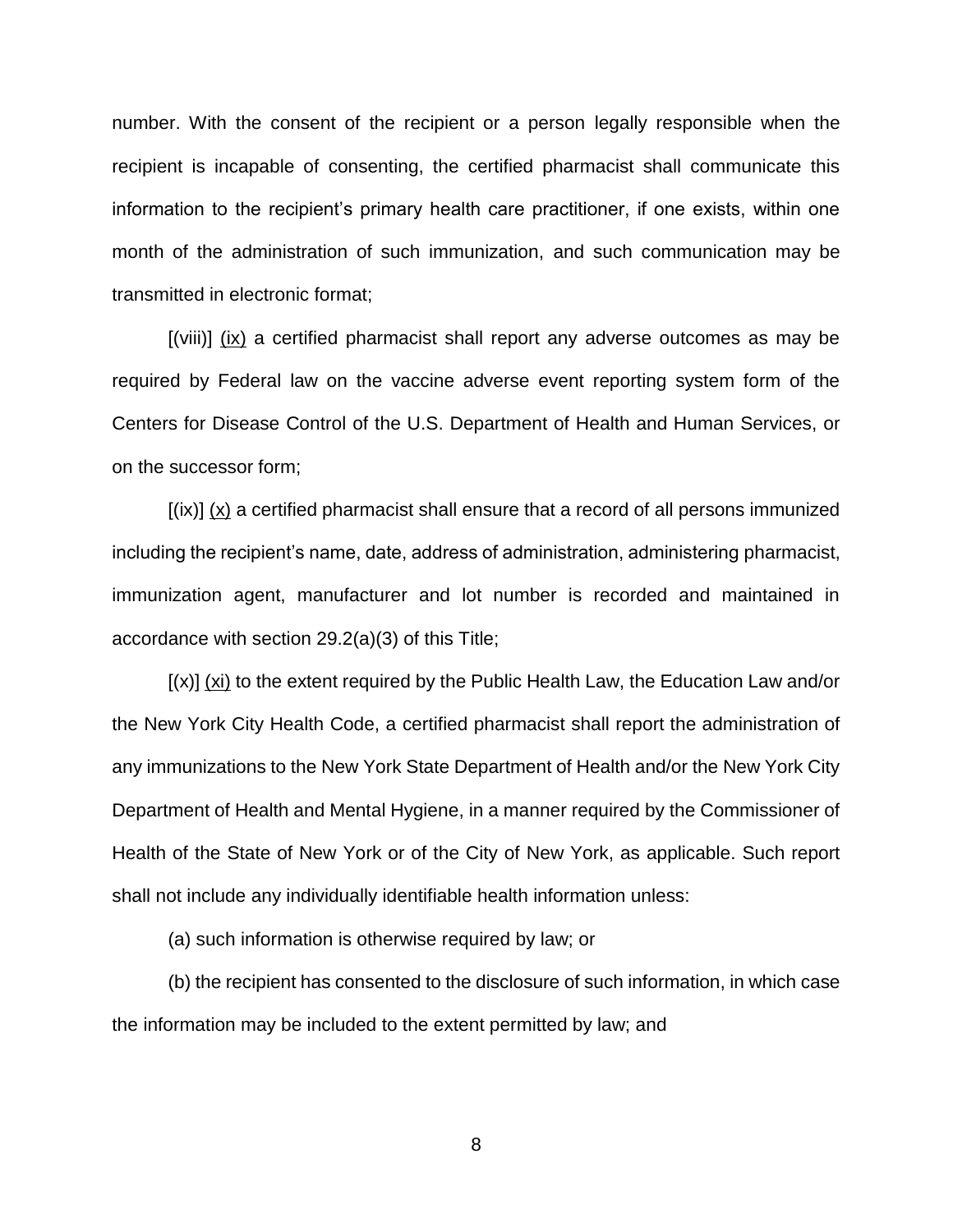$[(xi)]$   $(xii)$  each certified pharmacist shall provide information to recipients on the importance of having a primary health care practitioner, in a form or format developed by the Commissioner of Health;

[(xii)] (xiii) each certified pharmacist shall, prior to administering the immunization or immunizations, inform the recipient, or the person legally responsible for the recipient when the patient is incapable of consenting to the immunization, of the total cost of the immunization or immunizations, subtracting any health insurance subsidization, if applicable. In the case where the immunization is not covered, the pharmacist shall inform the recipient, or other person legally responsible for the recipient when the patient is incapable of consenting to the immunization, that the immunization may be covered when administered by a primary care physician or health care practitioner; and

[(xiii)] (xiv) Reporting of administration of immunizing agent;

(a) [For administrations prior to December 27, 2015, when a licensed pharmacist administers an immunizing agent, he or she shall report such administration to the patient's attending primary health care practitioner or practitioners, if any, unless the patient is unable to communicate the identity of his or her primary health care practitioner;

(b) For administrations on or after December 27, 2015,] when a licensed pharmacist administers an immunizing agent, he or she shall report such administration by electronic transmission or facsimile to the patient's attending primary health care practitioner or practitioners, if any, unless the patient is unable to communicate the identity of his or her primary health care practitioner, and, to the extent practicable, make himself or herself available to discuss the outcome of such immunization, including any adverse reactions, with the attending primary health care practitioner, or to the statewide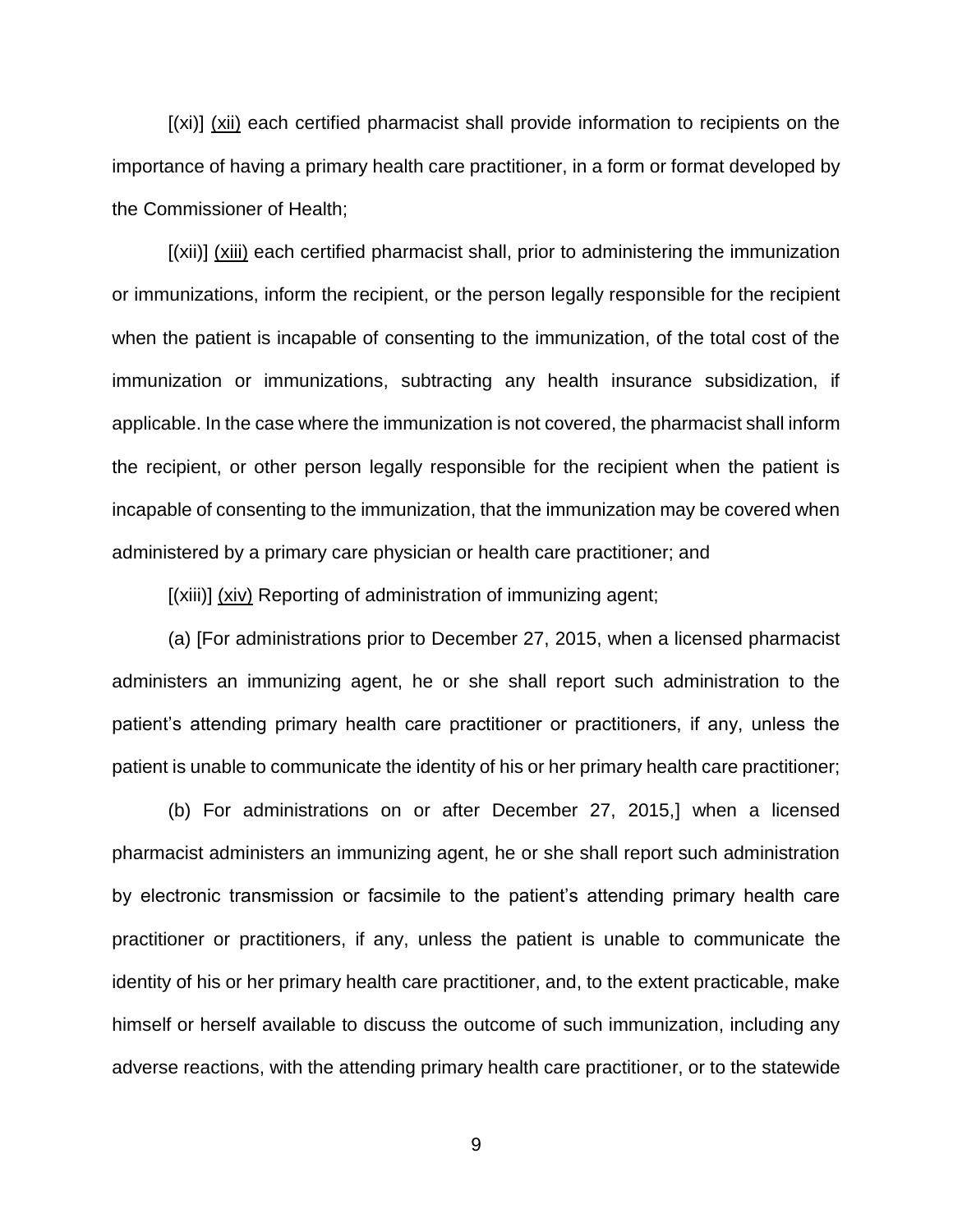immunization registry or the citywide immunization registry, as established pursuant to sections 2168 of the Public Health Law and 11.07 of the New York City Health Code, respectively.

3. Paragraph (1) of subdivision (c) of section 63.9 of the Regulations of the Commissioner of Education is amended, as follows:

(c) Anaphylaxis treatment agents.

(1) Pursuant to sections 6801 and 6802 of the Education Law, each pharmacist who is issued a certificate of administration pursuant to this section shall be authorized to administer medications for the emergency treatment of anaphylaxis to patients [18] 2 years of age or older.

4. Subparagraph (i) of paragraph (3) of subdivision (c) of section 63.9 of the Regulations of the Commissioner of Education is amended, as follows:

(3) Non-patient specific order and protocol.

(i) The certified pharmacist shall either maintain or ensure the maintenance of a copy of the non-patient specific order and protocol prescribed by a licensed physician or a certified nurse practitioner that authorizes such pharmacist to administer medications for the emergency treatment of anaphylaxis to [adults] patients 2 years of age or older, in accordance with the requirements of paragraph (1) of this subdivision. The order prescribed in subparagraph (ii) of this paragraph shall incorporate a protocol that meets the requirements of subparagraph (iii) of this paragraph. Such order and protocol shall be considered a record of the patient who receives the anaphylaxis treatment agent and maintained as a record for the patient who receives the anaphylaxis treatment agent. A record of each patient shall be maintained in either: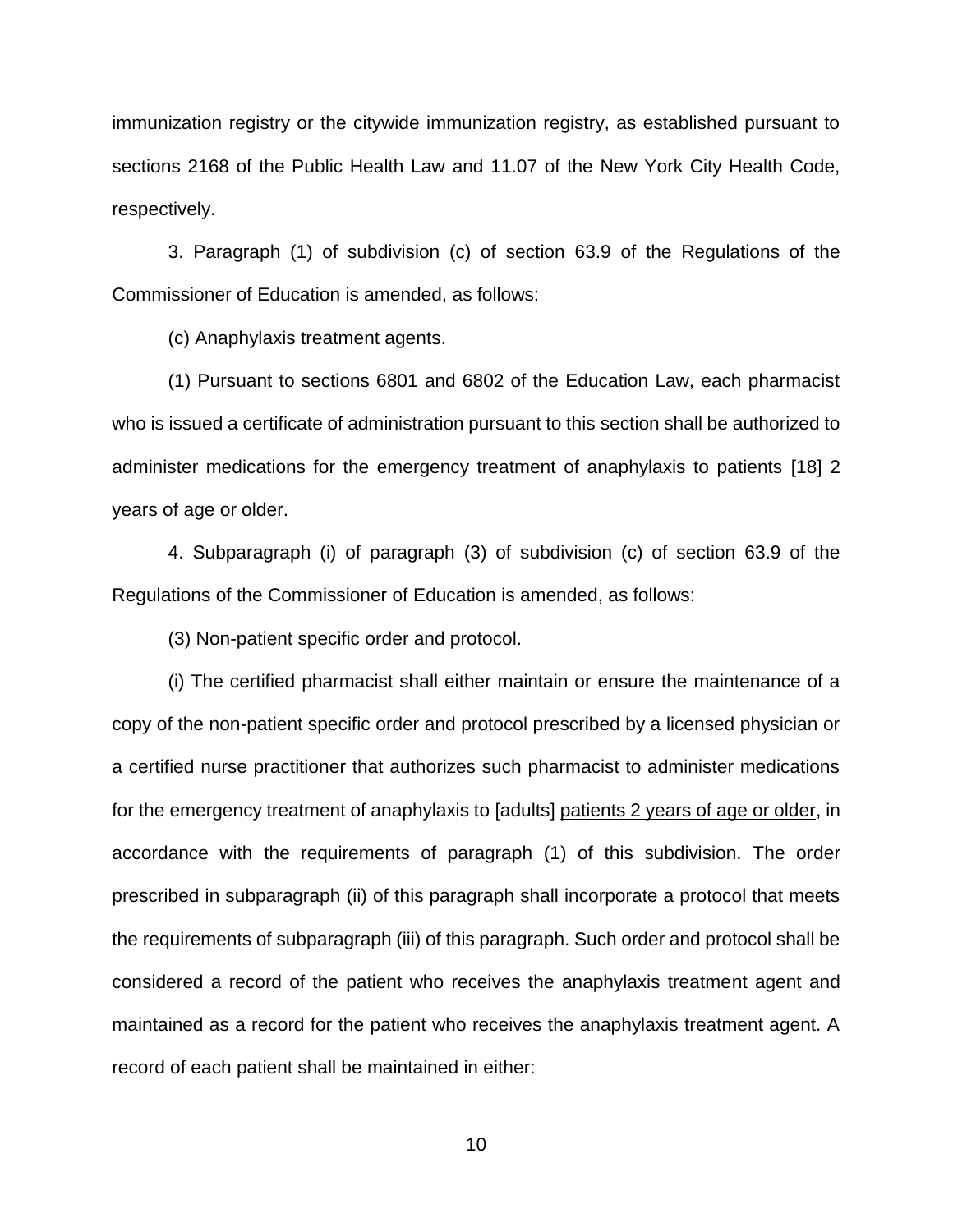$(a) \ldots$  $(b) \ldots$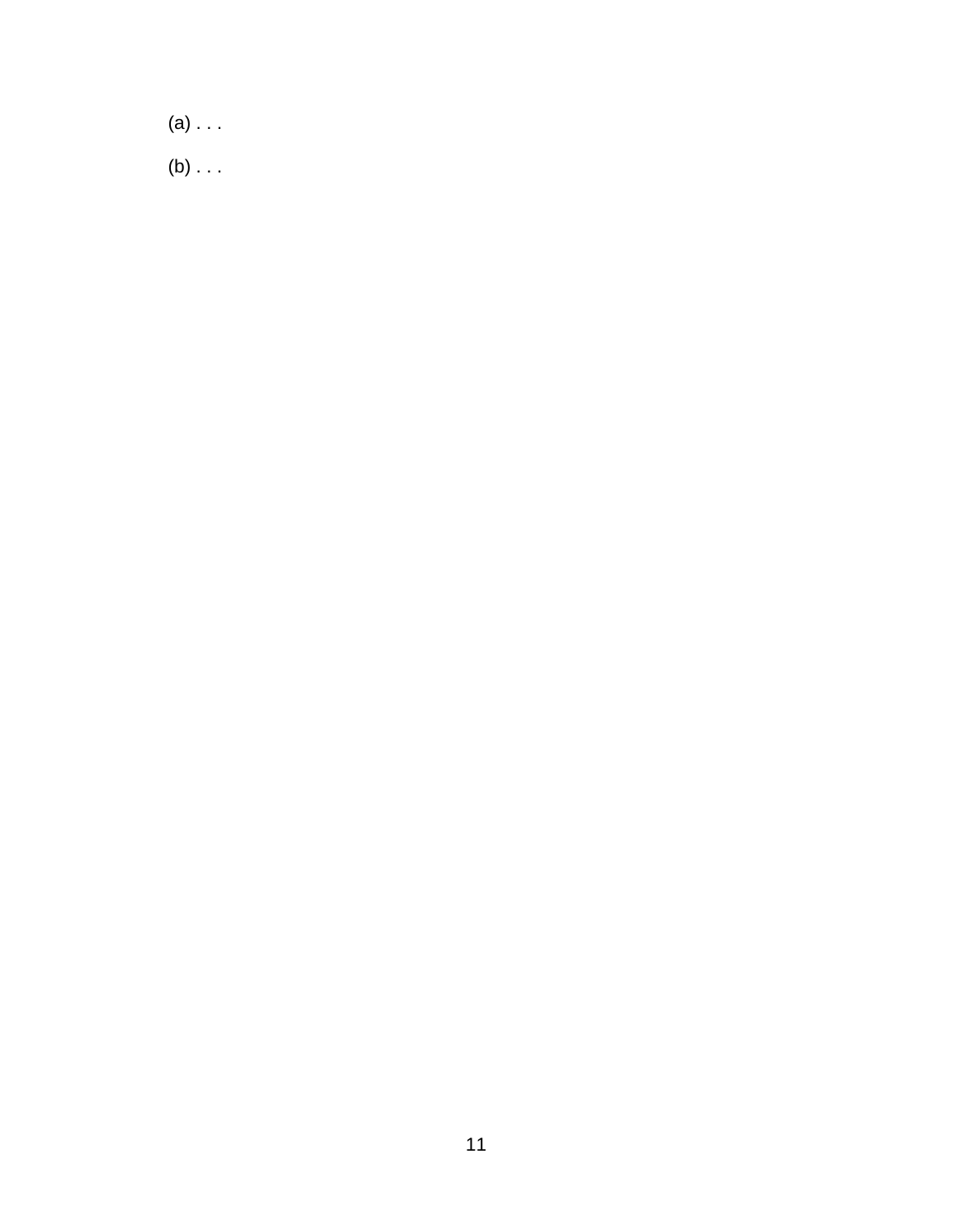**Attachment B**

#### **8 NYCRR §63.9**

# STATEMENT OF FACTS AND CIRCUMSTANCES WHICH NECESSITATE EMERGENCY ACTION

The proposed amendment to the Regulations of the Commissioner of Education is necessary to implement Part DD of Chapter 57 of the Laws of 2018, which amended the Education Law in relation to administration of immunizations by certified pharmacists. Part DD of Chapter 57 was enacted, in part, to make seasonal influenza vaccines more readily available to children, effective April 12, 2018. Prior to the enactment of Part DD of Chapter 57, pharmacists could not administer seasonal influenza vaccine to patients under nineteen years of age, unless the Governor declared a state of emergency.

Part DD of Chapter 57 also expands the definition of an immunizing agent to include vaccines that are administered by inhalation. Part DD of Chapter 57 further authorizes licensed pharmacists to execute patient specific and non-patient specific orders prescribed by a physician or nurse practitioner to administer influenza vaccine to children between two and eighteen years of age. Additionally, it authorizes the Commissioner of Health to issue a statewide non-patient specific order for pharmacists to administer influenza vaccine to children between two and eighteen years of age during an influenza outbreak.

In addition, Part DD of Chapter 57 amends the Public Health Law to require a certified pharmacist to report all immunizations administered to a patient under nineteen years of age to be reported to either the New York State Immunization Information System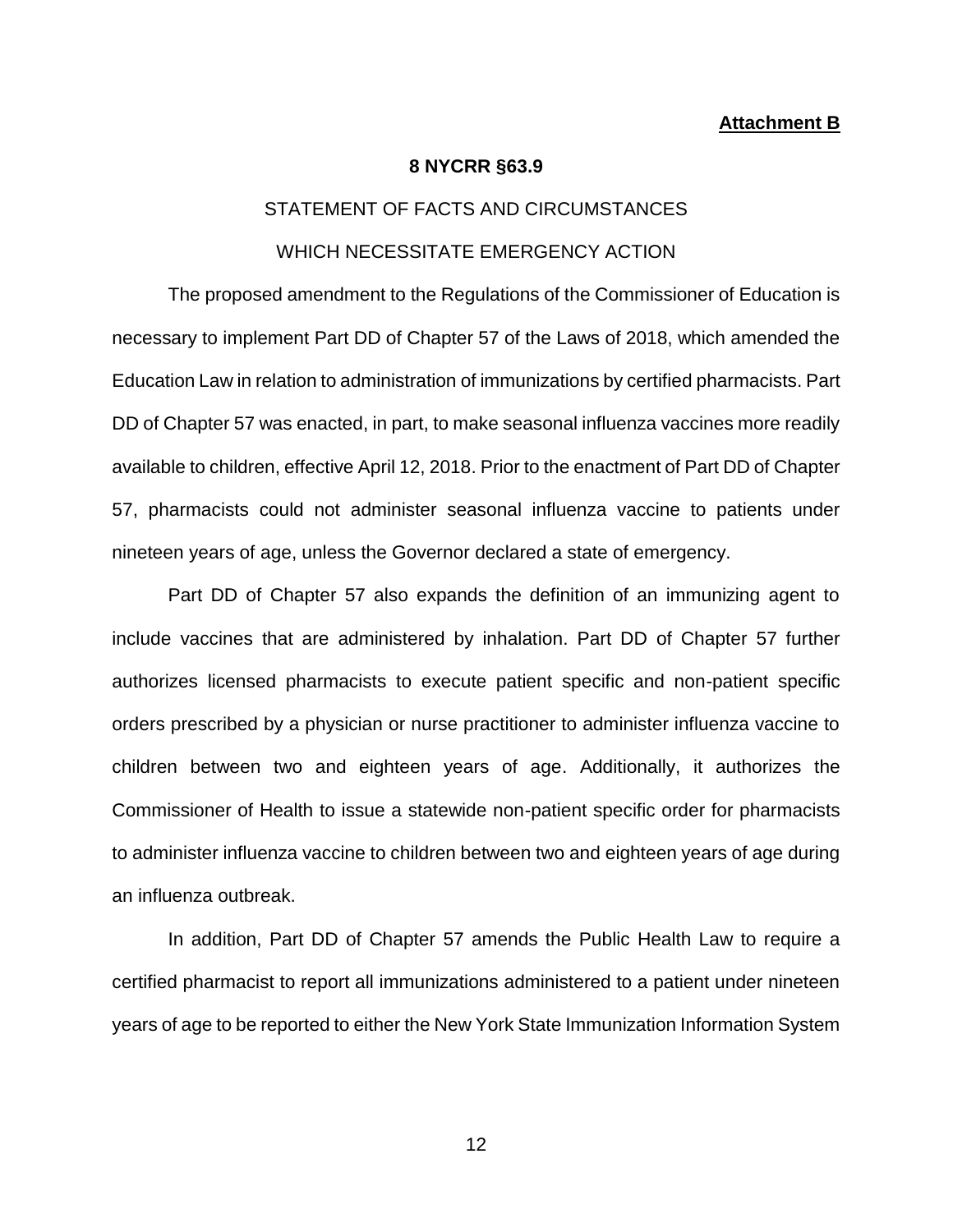(NYSIIS) or if administered in New York City, to the Citywide Immunization Registry (CIR), as required by the Public Health Law or the New York City Health Code.

The proposed amendment to paragraph (2) of subdivision (b) of section 63.9 of the Regulations of the Commissioner of Education authorizes pharmacists to immunize children between the ages of two and eighteen against seasonal influenza.

The proposed amendment to paragraph (4) of subdivision (b) of section 63.9 of the Regulations of the Commissioner of Education requires a certified pharmacist, when administering an immunization in a pharmacy, to provide for an area that provides for the patient's privacy, which includes education materials, as determined by the Commissioner and Commissioner of Health, on influenza vaccinations for children. It also requires reporting of the immunization to the attending primary health care practitioner, and to NYSIIS or the CIR.

The proposed amendment was presented to the Professional Practice Committee for recommendation and to the Full Board for adoption as an emergency action at the June 2018 meeting of the Board of Regents, effective June 12, 2018. A Notice of Emergency Action and Proposed Rule Making was published in the State Register on June 27, 2018 for a 60-day public comment period. The Department received comments from one commenter, but those comments do not necessitate any revisions to the proposed amendment.

Because the June emergency action will expire on September 9, 2018, at the July 2018 Regents meeting, a second emergency action was adopted to ensure that the emergency rule adopted at the June 2018 Regents meeting remains continuously in effect until the effective date of its adoption as a permanent rule. However, after the adoption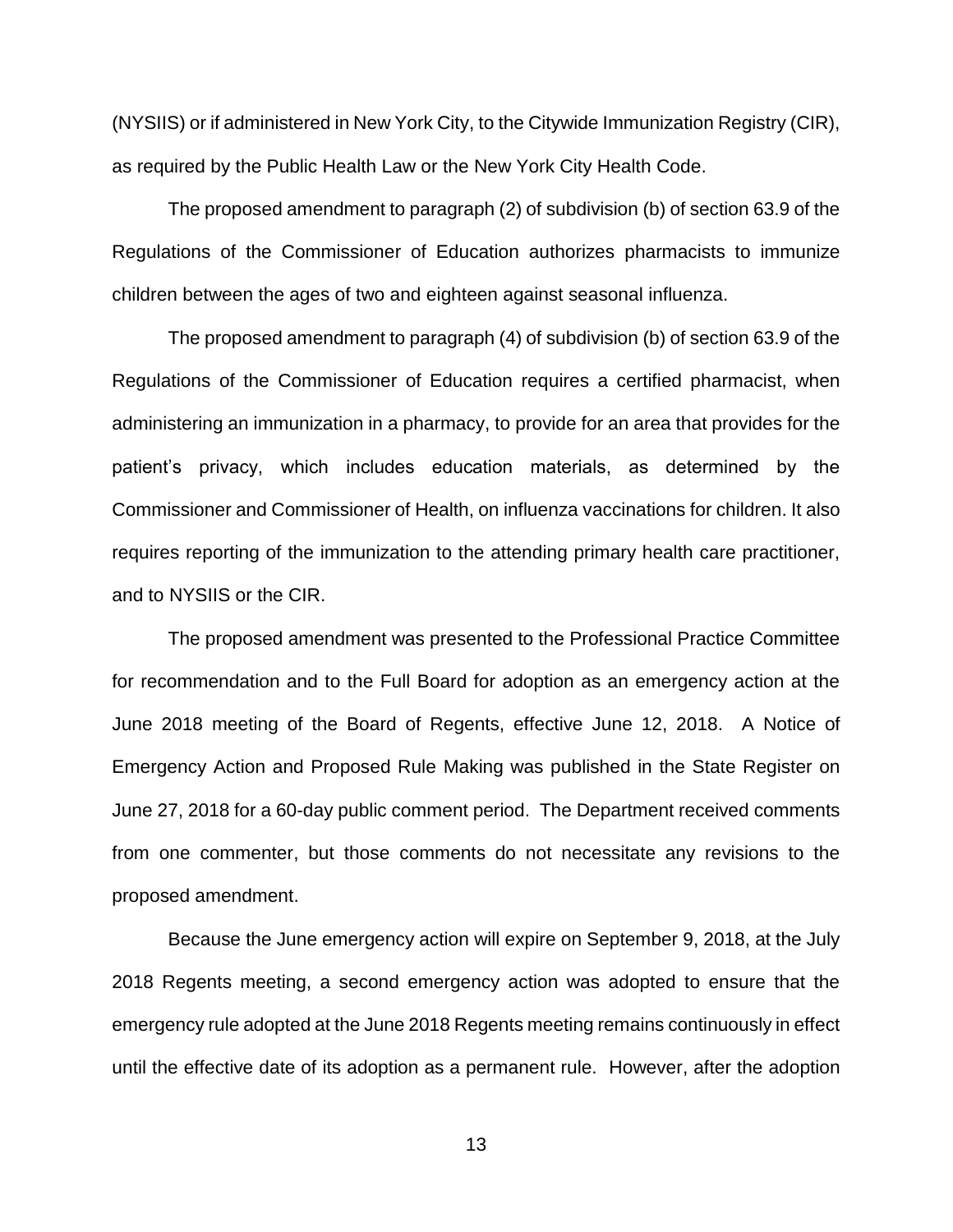of the second emergency action at the July meeting, Department staff determined that the proposed rule inadvertently failed to amend the provisions of section 63.9 of the Regulations of the Commissioner of Education to extend pharmacists' authority to administer medications for the treatment of anaphylaxis to patients two years of age and older, as required by Part DD of the Chapter 57. To address this unintentional omission, revisions have been made to the proposed rule. The revised proposed rule amends paragraph (1) of subdivision (c) of section 63.9 of the Regulations of the Commissioner of Education, which currently only authorizes the administration of medications for the treatment of anaphylaxis to patients 18 years of age and older, to authorize certified pharmacists to administer medications for the treatment of anaphylaxis to patients two years of age or older. Additionally, the revised proposed rule amends subparagraph (i) of paragraph (3) of subdivision (c) of the Regulations of the Commissioner of Education has by removing the reference to "adult" and replacing it with "patients 2 years of age or older" in the anaphylaxis protocol provisions.

Since the Board of Regents meets at fixed intervals, the earliest the revised proposed rule can be presented for adoption, after expiration of the required 30-day comment period provided for in the State Administrative Procedure Act (SAPA) sections 202(4-a), would be the December 10-11, 2018 Regents meeting. Furthermore, pursuant to SAPA section 203(1), the earliest effective date of the revised proposed rule, if adopted at the December meeting, would be December 26, 2018, the date the Notice of Adoption would be published in the State Register. However, Part DD of Chapter 57 of the Laws of 2018 became effective on April 12, 2018. If the rule were to lapse, it would impede the ability of pharmacists to continue to immunize children between the ages of two and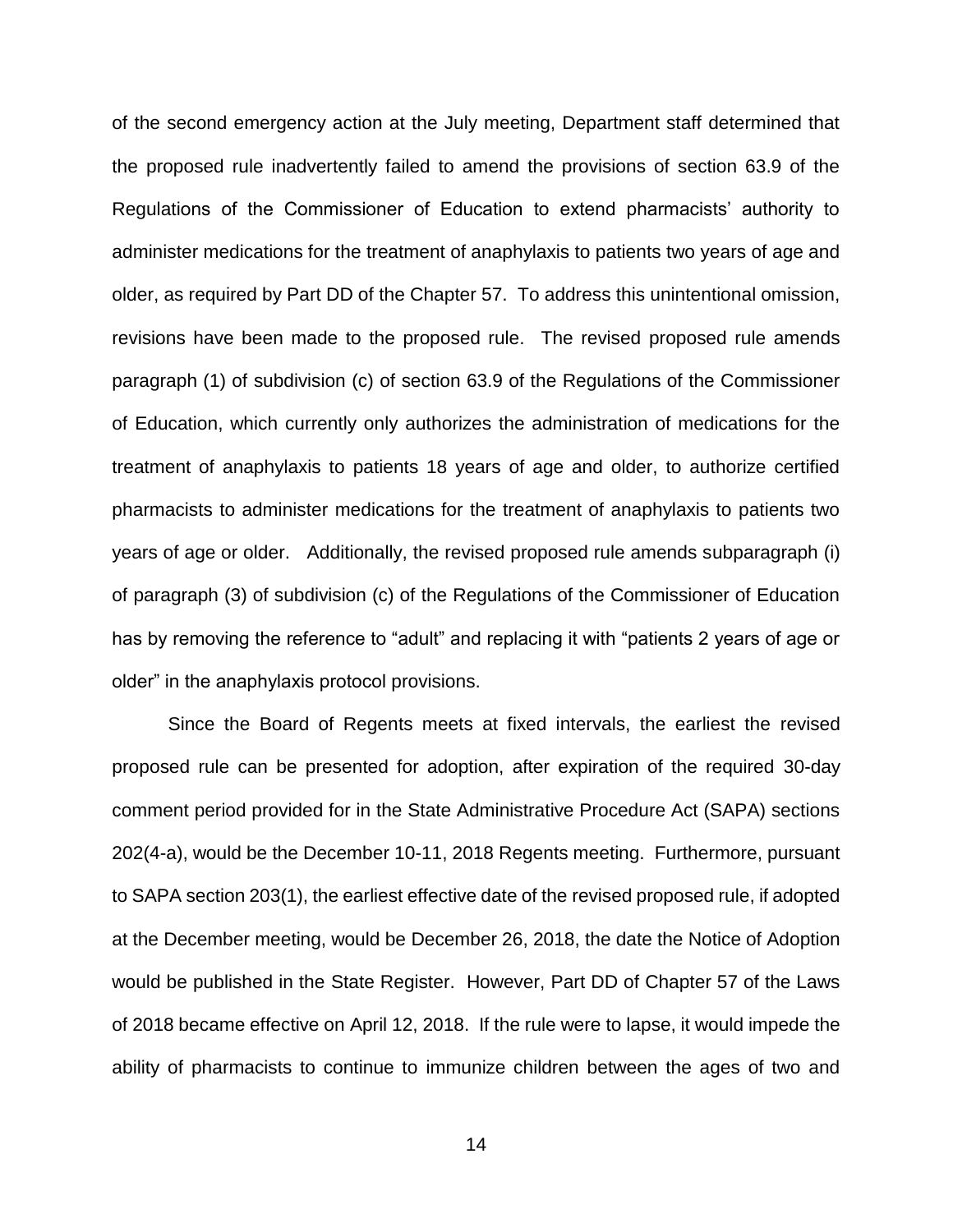eighteen against seasonal influenza pursuant to a patient specific order or a non-patient specific order.

Therefore, emergency action is necessary at the September 2018 Regents meeting for the preservation of the public health and general welfare in order to continue to implement Part DD of Chapter 57 of the Laws of 2018, which is already in effect, to, inter alia, authorize pharmacists to immunize children between the ages of two and eighteen against seasonal influenza pursuant to a patient specific order or a non-patient specific order.

It is anticipated that the revised proposed rule will be presented for adoption as a permanent rule at the December 10-11, 2018 Regents meeting, which is the first scheduled meeting after publication of a Notice of Emergency Adoption and Revised Rule Making in the State Register and expiration of the 30-day public comment period as required by prescribed SAPA section 202(4-a).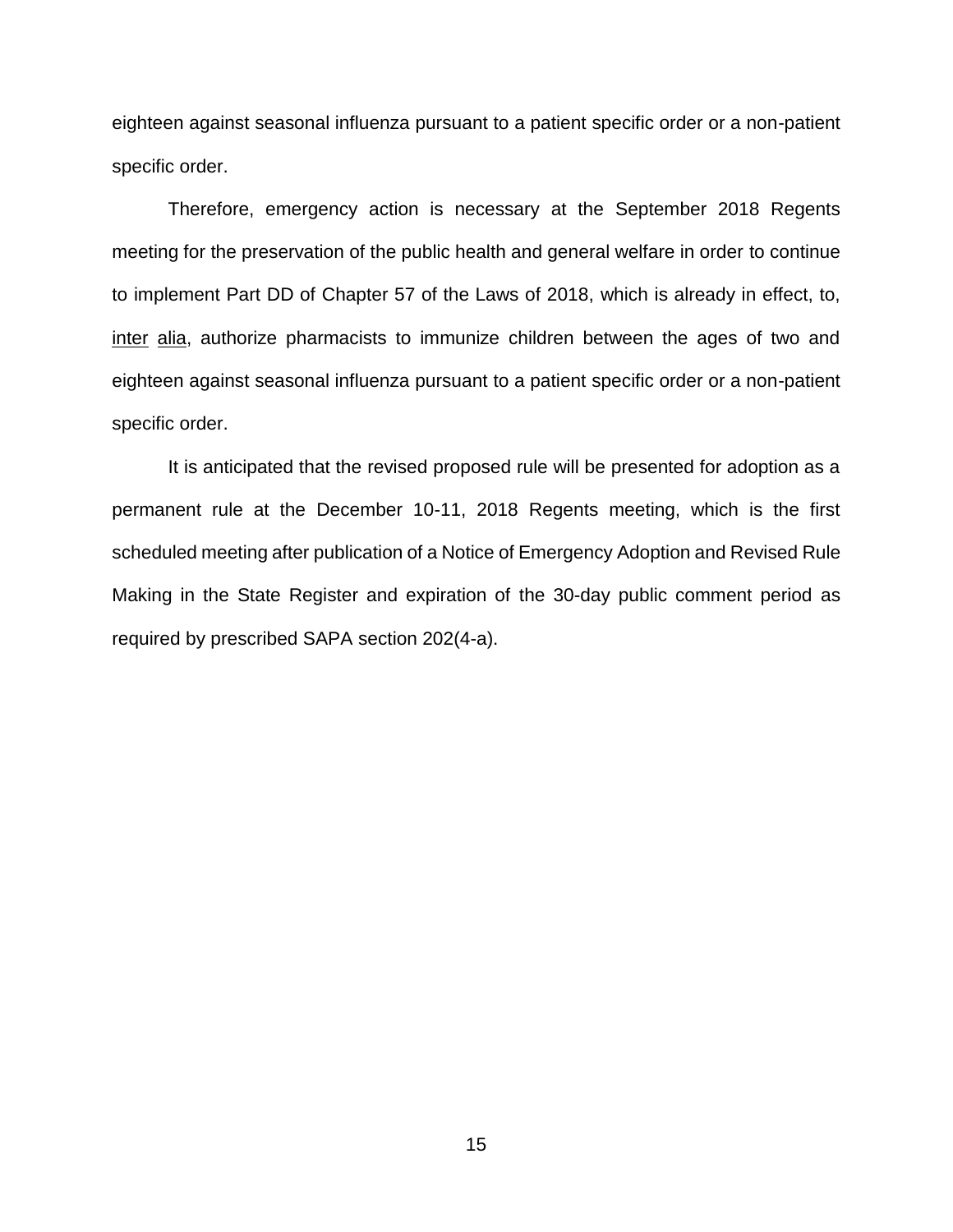#### **Attachment C**

#### **8 NYCRR §63.9**

#### ASSESSMENT OF PUBLIC COMMENT

Since the publication of a Notice of Emergency Action and Proposed Rule Making in the State Register on June 27, 2018 and a second Notice of Emergency Adoption on August 1, 2018, the State Education Department received the following comments:

1. COMMENT:

A parent, from Western New York, stated "[t]ouch my child and I will have you in court. I DO NOT give permission for a flu vaccine to be administer to my child!" DEPARTMENT RESPONSE:

It appears that the commenter misunderstood the intent of Part DD of Chapter 57 of the Laws of 2018 (Part DD of Chapter 57) and the revised proposed amendment to section 63.9 of the Regulations of the Commissioner of Education. The revised proposed amendment implements Part DD of Chapter 57, which effective April 12, 2018, inter alia, amended the Education Law to authorize a licensed pharmacist to administer influenza vaccine to children between two and eighteen years of age pursuant to a patient specific order or a non-patient specific regimen prescribed ordered by a physician or certified nurse practitioner and requires such pharmacists to include in their respective immunization patient privacy areas education materials on influenza vaccinations for children as determined by the Commissioner of Education and the Commissioner of the Department of Health. Neither Part DD of Chapter 57 nor the revised proposed amendment make immunization against influenza for children between two and eighteen years of age or adults mandatory.